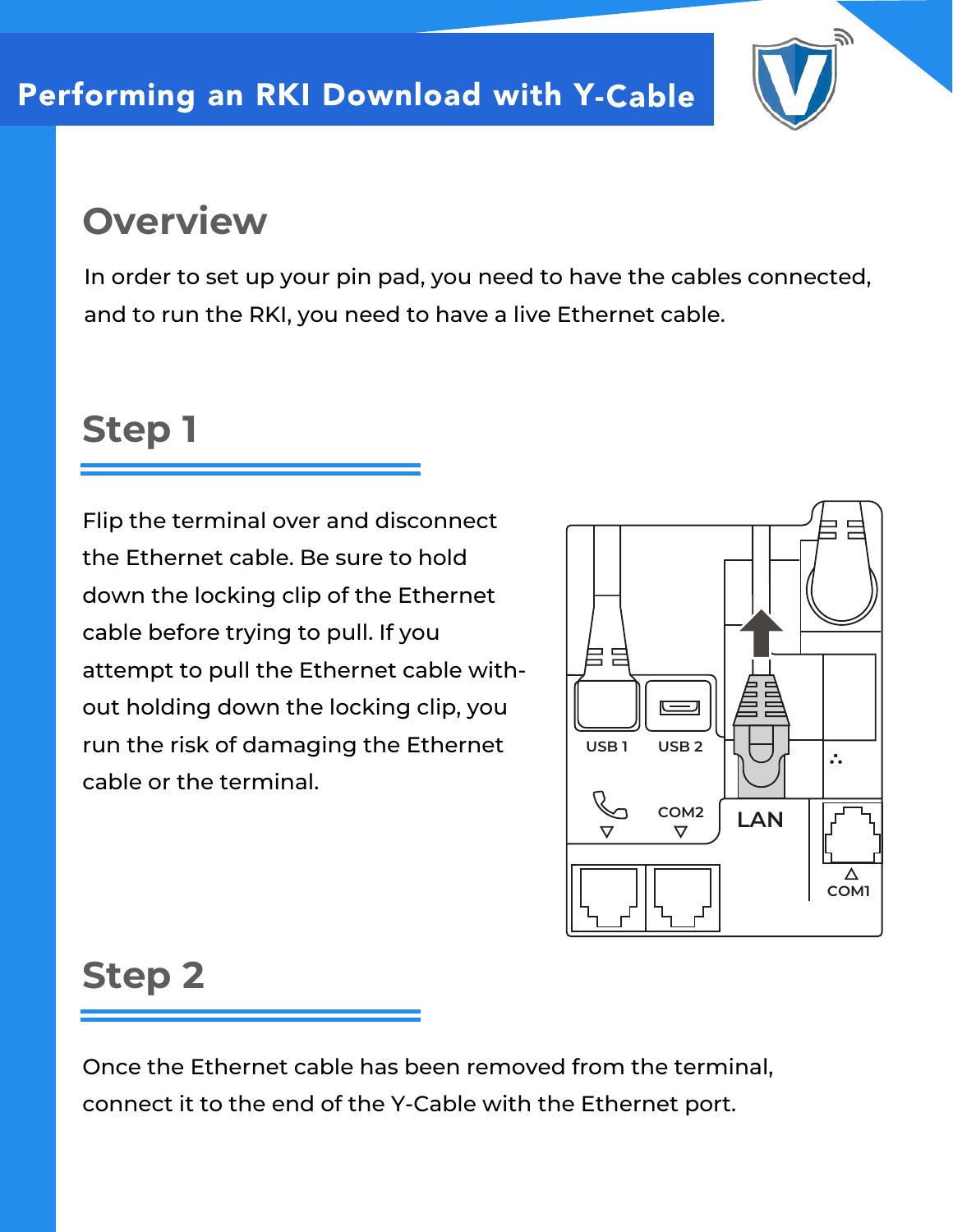

#### **Step 3**

Press and hold down the Power button (bottom left of the keypad). Once the pin pad powers off, wait 5 seconds, then press and hold the Power button again to power one. Once powered on, the pin pad will automatically pull the RKI download. Be sure to power off the pin pad only, *NOT* the terminal.